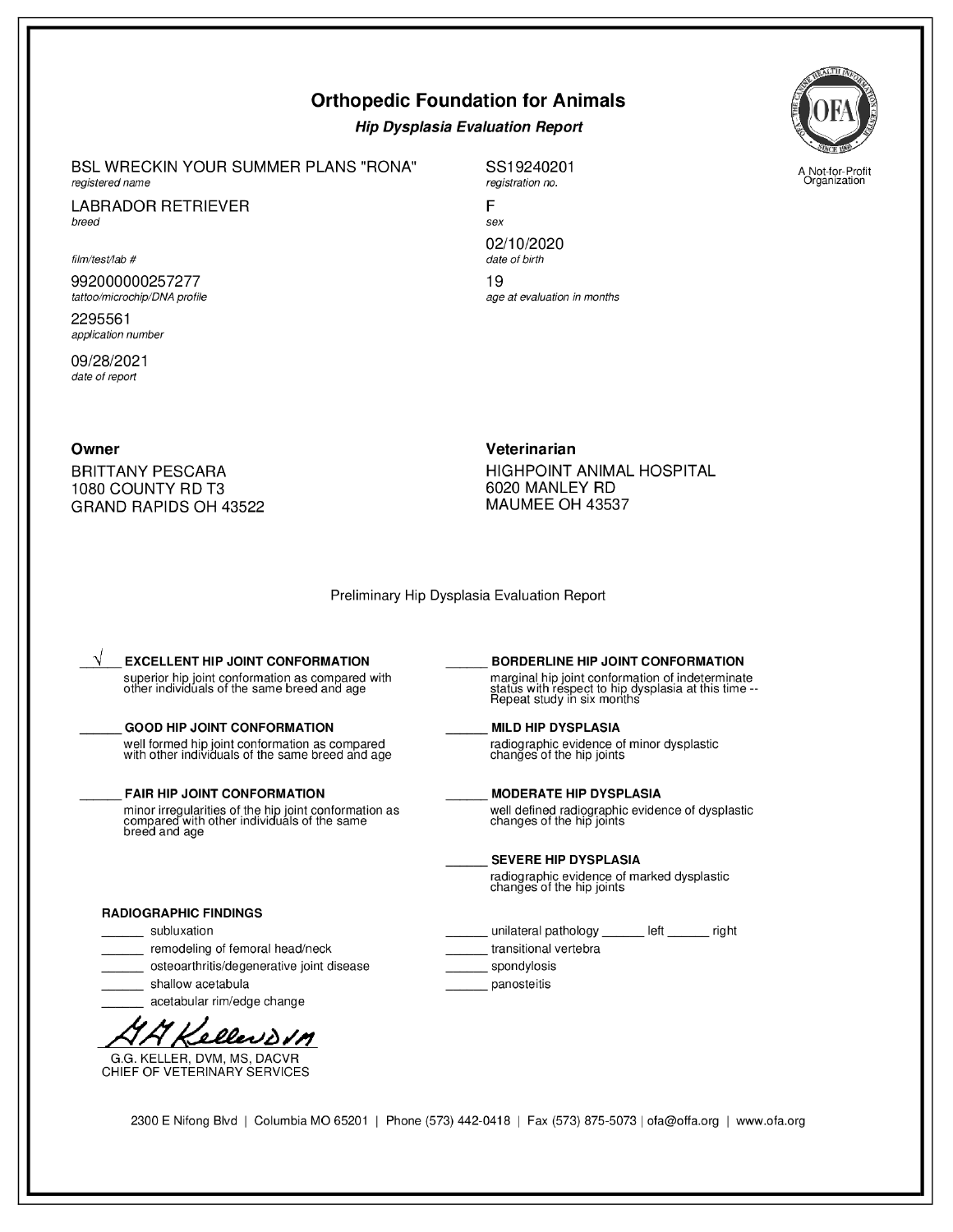# **Orthopedic Foundation for Animals**

## **Elbow Dysplasia Evaluation Report**

BSL WRECKIN YOUR SUMMER PLANS "RONA" registered name

**LABRADOR RETRIEVER** breed

film/test/lab #

992000000257277 tattoo/microchip/DNA profile

2295561 application number

09/28/2021 date of report

SS19240201 registration no.

F sex 02/10/2020 date of birth 19 age at evaluation in months

Owner

**BRITTANY PESCARA** 1080 COUNTY RD T3 GRAND RAPIDS OH 43522 Veterinarian HIGHPOINT ANIMAL HOSPITAL 6020 MANLEY RD MAUMEE OH 43537

### Preliminary Elbow Dysplasia Evaluation Report

ELBOW JOINTS -- FLEXED LATERAL VIEW  $\sqrt{\phantom{a}}$  negative for elbow dysplasia

 $L \begin{array}{c|c} \sqrt{1-\sqrt{1-\lambda^2}} & R \end{array}$ 

## **ELBOW DYSPLASIA**

**GRADE I GRADE II GRADE III** 

|   | R |
|---|---|
| L | R |
| L | R |

### **RADIOGRAPHIC FINDINGS**

degenerative joint disease (DJD) ununited anconeal process (UAP) fragmented coronoid process (FCP) osteochondrosis

|                          | R |
|--------------------------|---|
|                          | R |
|                          | R |
| <b>Contract Contract</b> | R |

44 Kellevovn

G.G. KELLER, DVM, MS, DACVR CHIEF OF VETERINARY SERVICES



A Not-for-Profit<br>Organization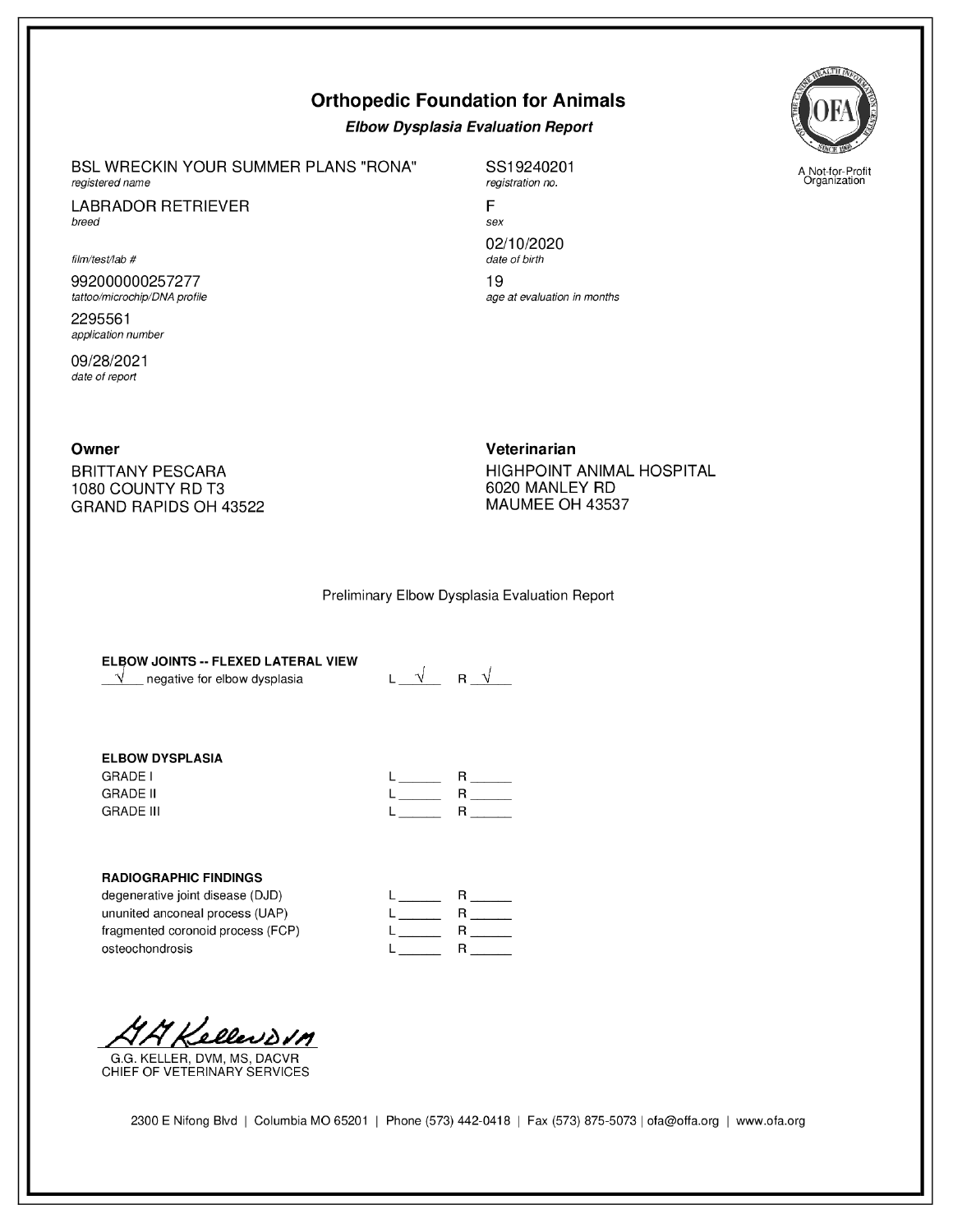|                                                                                                                                                                                                                      | UNTHUI EDIC FUUNDATIUN FUN ANIMALD, INC. |                                                                  |                                     |  |
|----------------------------------------------------------------------------------------------------------------------------------------------------------------------------------------------------------------------|------------------------------------------|------------------------------------------------------------------|-------------------------------------|--|
|                                                                                                                                                                                                                      |                                          |                                                                  |                                     |  |
| <b>BSL WRECKIN YOUR SUMMER PLANS "RONA"</b><br>registered name                                                                                                                                                       |                                          | SS19240201<br>registration no.                                   |                                     |  |
| <b>LABRADOR RETRIEVER</b><br>sex/breed                                                                                                                                                                               | F                                        |                                                                  |                                     |  |
| film/test/lab #                                                                                                                                                                                                      |                                          | 02/10/2020<br>date of birth                                      |                                     |  |
| 992000000257277<br>tattoo/microchip/DNA profile                                                                                                                                                                      | 19                                       | age at evaluation in months                                      | A Not-For-Profit Organization       |  |
| 2295561<br>application number                                                                                                                                                                                        |                                          | LR-BCA759/19F/P-VPI                                              |                                     |  |
| 09/27/2021<br>date of report                                                                                                                                                                                         |                                          | O.F.A. NUMBER<br>This number issued with the right to correct or |                                     |  |
| <b>RESULTS:</b>                                                                                                                                                                                                      |                                          | revoke by the Orthopedic Foundation for Animals.                 |                                     |  |
| Normal cardiovascular examination via auscultation - No evidence of congenital or acquired heart disease<br>was noted. Since acquired heart disease may develop later, these evaluation results remain valid for one |                                          |                                                                  |                                     |  |
| year, and annual examinations are recommended to continue to monitor cardiac health.<br>NORMAL/CLEAR - PRACTITIONER                                                                                                  |                                          |                                                                  |                                     |  |
|                                                                                                                                                                                                                      |                                          |                                                                  |                                     |  |
| owner<br><b>BRITTANY PESCARA</b>                                                                                                                                                                                     | OFA eCert                                |                                                                  | ellerom                             |  |
| 1080 COUNTY RD T3<br><b>GRAND RAPIDS OH 43522</b>                                                                                                                                                                    |                                          |                                                                  | G.G.KELLER. D.V.M., M.S., DACVR     |  |
|                                                                                                                                                                                                                      |                                          |                                                                  | <b>CHIEF OF VETERINARY SERVICES</b> |  |
|                                                                                                                                                                                                                      | Verify certificate<br>with QR scan       |                                                                  |                                     |  |
|                                                                                                                                                                                                                      | www.ofa.org                              |                                                                  |                                     |  |

OPTHOPEDIC FOUNDATION FOR ANIMALS INC.

**disabasana**n

This electronic OFA certificate was generated on: 09/27/2021

This certification can be verified on the OFA website by box located at the top of the page or by scanning the QR code above. entering the dog's registration number into the orange search

If there are any errors on this certificate, please email  $CORRECTIONS@OFFA.ORG$  to request a correction.

Phone number: 573-442-0418 Orthopedic Foundation for Animals, Inc. 2300 E. Nifong Blvd. Columbia, MO 65201-3806

OFA website: www.ofa.org E-mail address: ofa@offa.org Phone number: 573-442-0418 Fax number: 573-875-5073

XXXXXXX